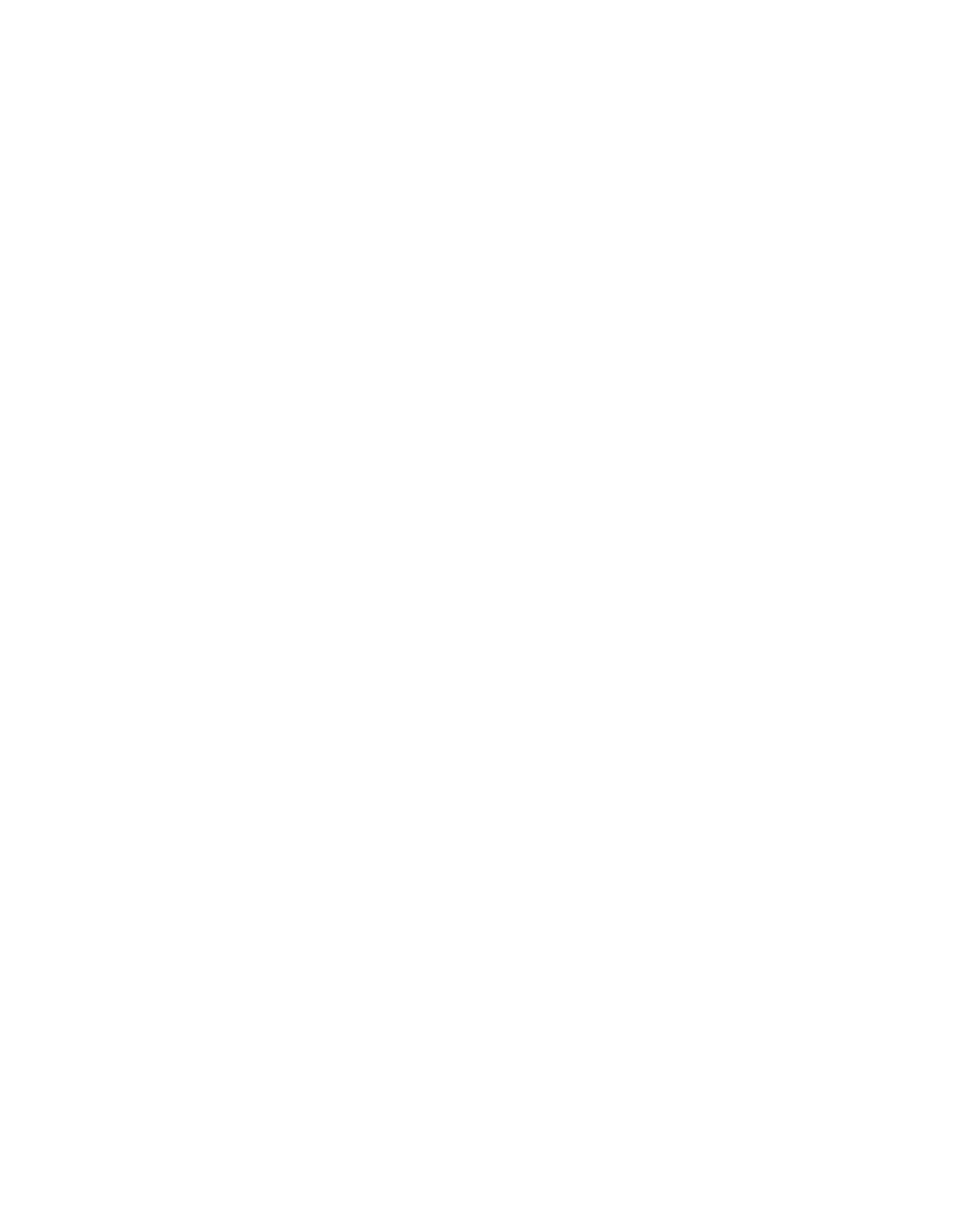BAJKIĆ AND ŽIVKOVIĆ v. SERBIA JUDGMENT

## **In the case of Bajkić and Živković v. Serbia,**

The European Court of Human Rights (Second Section), sitting as a Committee composed of:

 Pauliine Koskelo, *President,*  Branko Lubarda,

Marko Bošnjak, *judges,*

and Viktoriya Maradudina, *Acting Deputy Section Registrar,*

Having deliberated in private on 25 November 2021,

Delivers the following judgment, which was adopted on that date:

# **PROCEDURE**

1. The case originated in applications against Serbia lodged with the Court under Article 34 of the Convention for the Protection of Human Rights and Fundamental Freedoms ("the Convention") on the various dates indicated in the appended table.

2. The applicants were represented by Mr G. Stamenić, a lawyer practising in Čačak.

3. The Serbian Government ("the Government") were given notice of the applications.

## THE FACTS

4. The list of applicants and the relevant details of the applications are set out in the appended table.

5. The applicants complained of the excessive length of civil proceedings.

### THE LAW

### I. JOINDER OF THE APPLICATIONS

6. Having regard to the similar subject matter of the applications, the Court finds it appropriate to examine them jointly in a single judgment.

## II. ALLEGED VIOLATION OF ARTICLE 6 § 1 OF THE CONVENTION

7. The applicants complained that the length of their respective civil proceedings had been incompatible with the "reasonable time" requirement. They relied on Article 6  $\S$  1 of the Convention, which reads as follows:

#### **Article 6 § 1**

"In the determination of his civil rights and obligations ... everyone is entitled to a ... hearing within a reasonable time by [a] ... tribunal ..."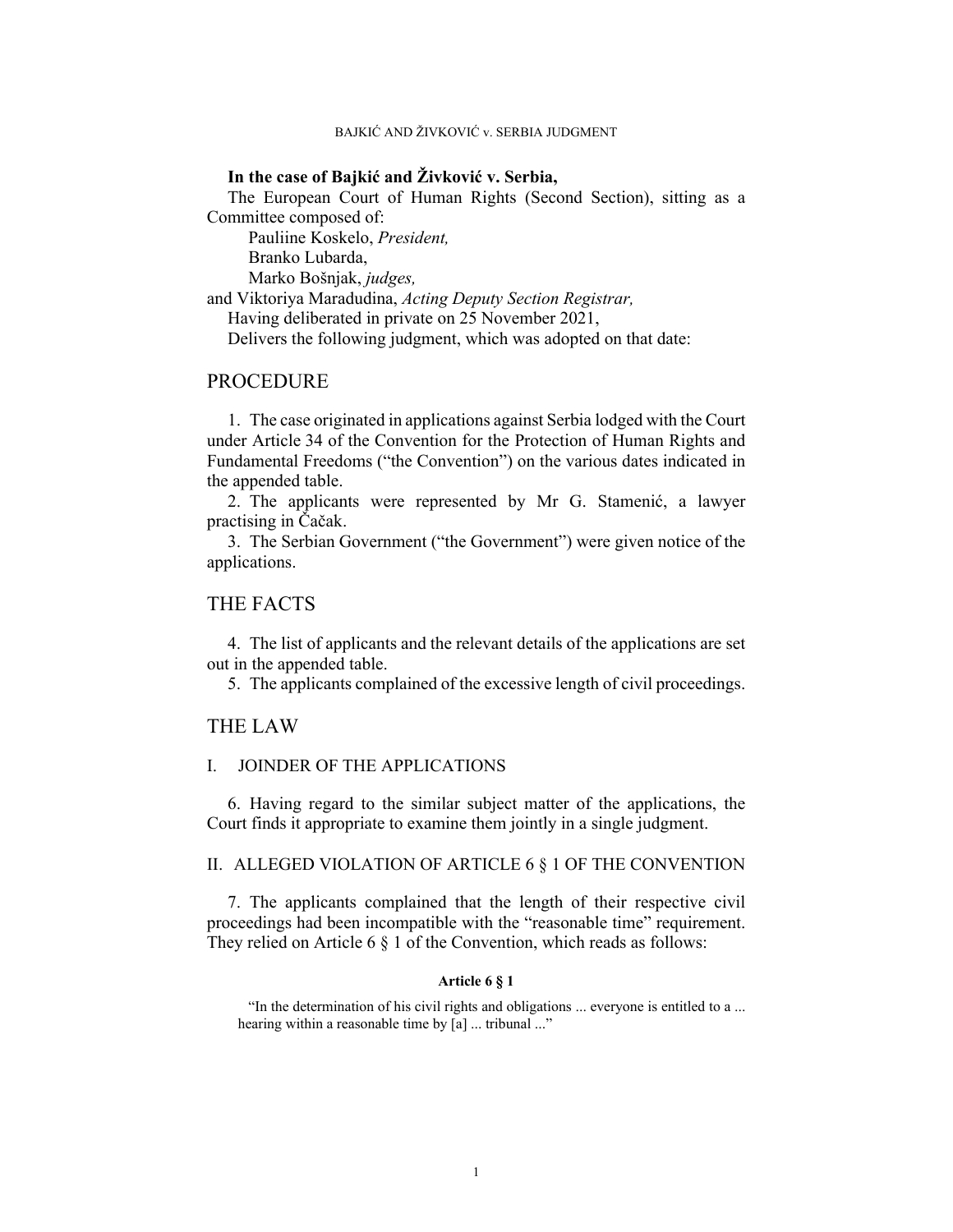8. The Court reiterates that the reasonableness of the length of proceedings must be assessed in the light of the circumstances of the case and with reference to the following criteria: the complexity of the case, the conduct of the applicants and the relevant authorities and what was at stake for the applicants in the dispute (see *Frydlender v. France* [GC], no. 30979/96, § 43, ECHR 2000-VII).

9. In the leading cases of *Scordino v. Italy (no. 1)* [GC], no. 36813/97, §§ 134-227, ECHR 2006-V, and *Savić and Others v. Serbia* [Committee], nos. 22080/09 and 7 others, 5 April 2016, the Court already found a violation in respect of issues similar to those in the present case.

10. Having examined all the material submitted to it, the Court has not found any fact or argument capable of justifying the overall length of the proceedings at the national level. Having regard to its case-law on the subject, the Court considers that in the instant case the length of the proceedings was excessive and failed to meet the "reasonable time" requirement.

11. These complaints are therefore admissible and disclose a breach of Article 6 § 1 of the Convention.

### III. APPLICATION OF ARTICLE 41 OF THE CONVENTION

#### 12. Article 41 of the Convention provides:

"If the Court finds that there has been a violation of the Convention or the Protocols thereto, and if the internal law of the High Contracting Party concerned allows only partial reparation to be made, the Court shall, if necessary, afford just satisfaction to the injured party."

13. Regard being had to the documents in its possession and to its case-law (see, in particular, *Scordino*, cited above, §§ 260-73, and *Savić and Others*, cited above), the Court considers it reasonable to award the sums indicated in the appended table and dismisses the remainder of the applicants' claims for just satisfaction.

14. The Court considers it appropriate that the default interest rate should be based on the marginal lending rate of the European Central Bank, to which should be added three percentage points.

## FOR THESE REASONS, THE COURT, UNANIMOUSLY,

- 1. *Decides* to join the applications;
- 2. *Declares* the applications admissible;
- 3. *Holds* that these applications disclose a breach of Article 6 § 1 of the Convention concerning the excessive length of civil proceedings;
- 4. *Holds*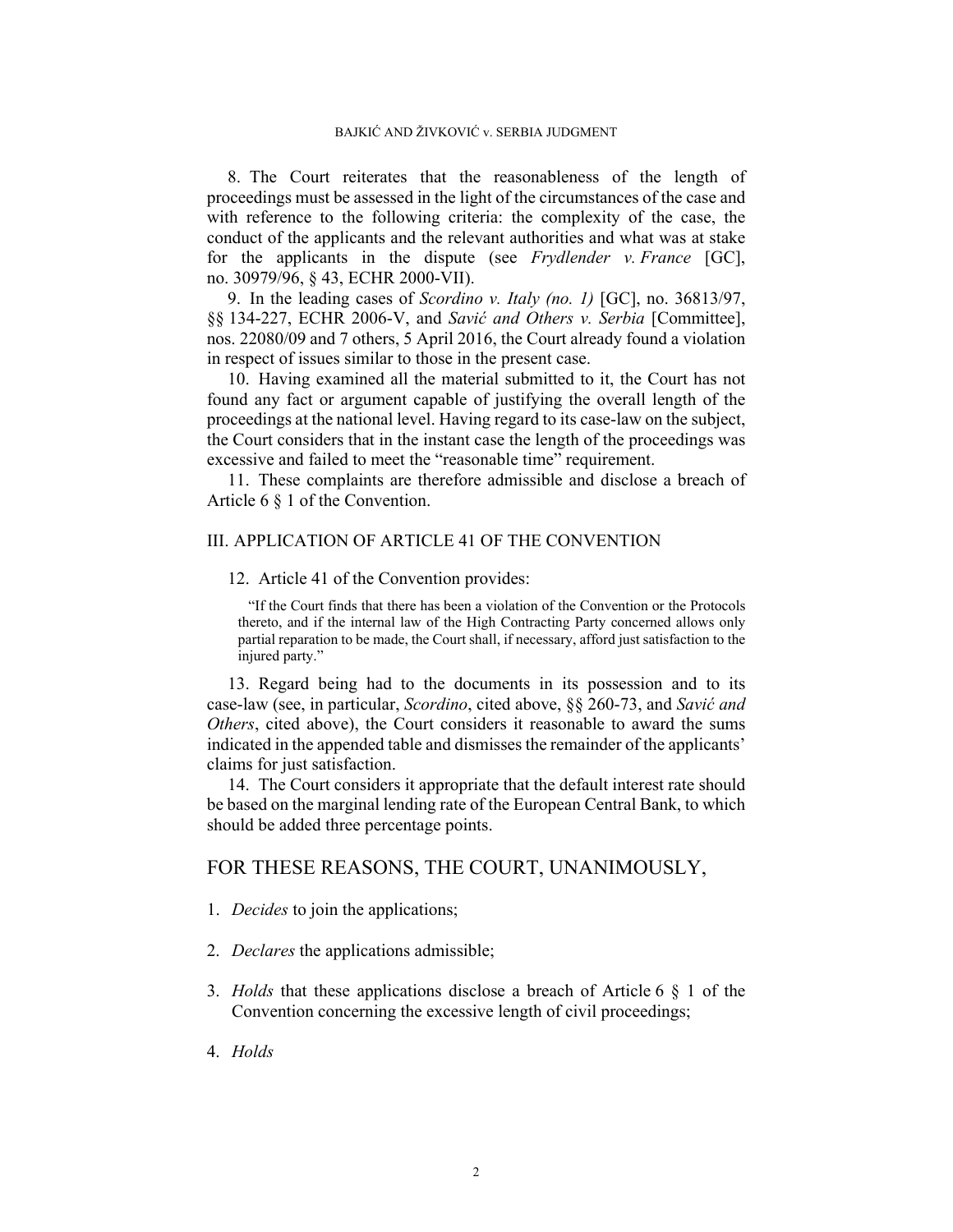## BAJKIĆ AND ŽIVKOVIĆ v. SERBIA JUDGMENT

- (a) that the respondent State is to pay the applicants, within three months, the amounts indicated in the appended table, to be converted into the currency of the respondent State at the rate applicable at the date of settlement;
- (b) that from the expiry of the above-mentioned three months until settlement simple interest shall be payable on the above amounts at a rate equal to the marginal lending rate of the European Central Bank during the default period plus three percentage points.
- 5. *Dismisses* the remainder of the applicants' claims for just satisfaction.

Done in English, and notified in writing on 16 December 2021, pursuant to Rule 77 §§ 2 and 3 of the Rules of Court.

Viktoriya Maradudina Pauliine Koskelo Acting Deputy Registrar President